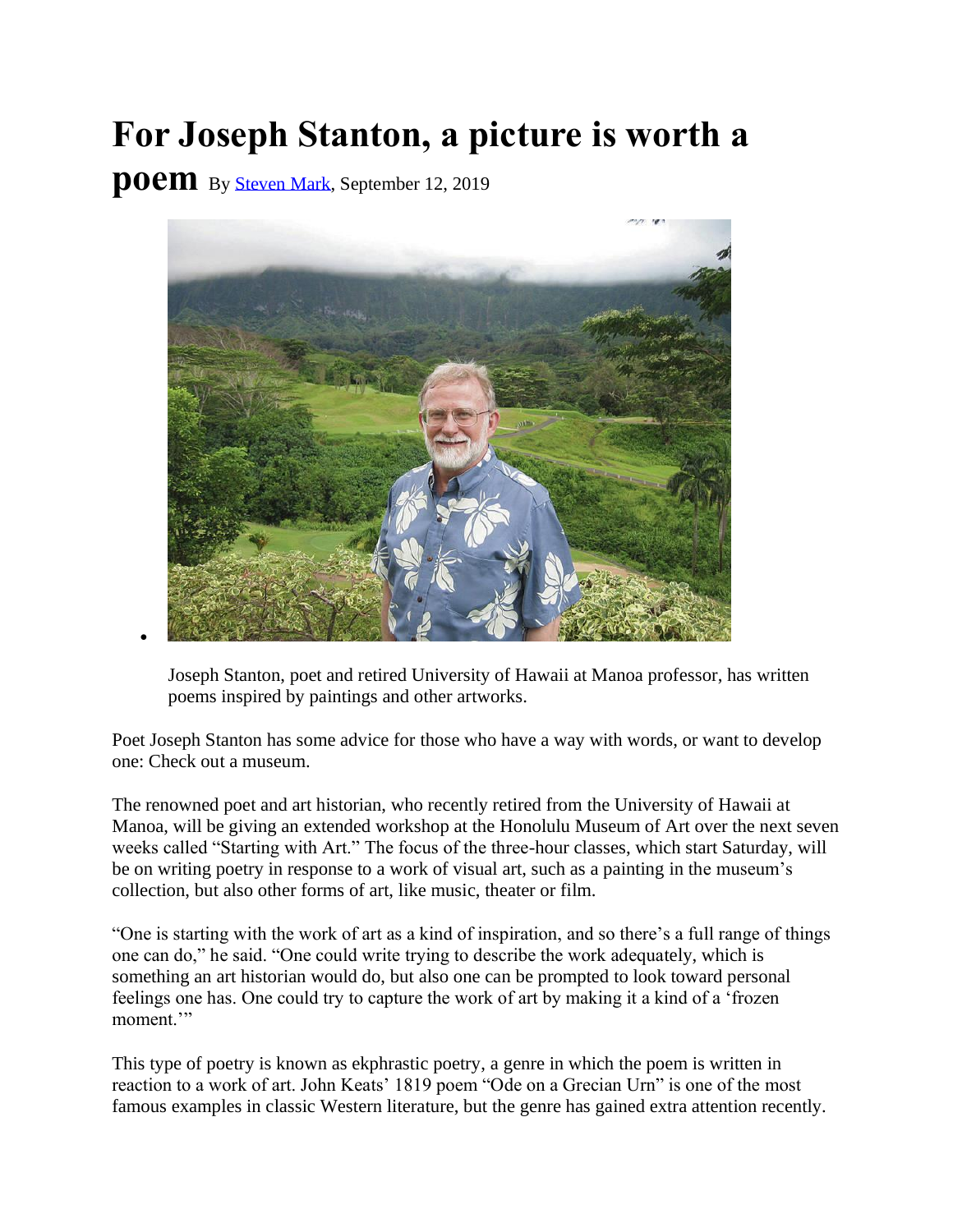"It's become quite a popular area of writing, but I like to say I was ahead of the curve, because I started writing such poems around 1975," said Stanton, who among many accolades has won a Ka Palapala Po'okela Award, the Cades Award and the Tony Quagliano International Poetry Award.

Stanton has many poems in major anthologies in Hawaii and the mainland. His most recent book, published this summer, is "Moving Pictures." It features images of paintings, such as Van Gogh's "Wheat Field," along with Stanton's poem that it inspired.

Stanton, a native of St. Louis, MO, "started out as a literary person, and was really working on literary things for the early part of my life and career, but then I kind of fell in love with the whole idea of art," eventually getting a Ph.D. in art history.

"I really had my foot in both camps, so to speak, and became kind of unusual, someone who's an art historian writing poetry about art," he said. "Most people who do this are literary people or from other fields."

Ekphrastic poetry has become a way for Stanton to bring together many of his passions and interests. He has written an evolving series of poems about the quiet works by the artist Edward Hopper, setting a scene for Hopper's noirish "Night Shadows" image, an etching of a lone man seen from above walking on an empty sidewalk, with the line "It is early in the century but late at night." His poem about the Hopper painting "Automat," adds a touch of hope to the image of a young, well-dressed woman sipping a cup of coffee or tea in what could otherwise be a lonely diner, commenting: "She's full of what her life might be, what / her lover whispered when he saw her home"

STANTON ALSO has found inspiration from sports, especially baseball. He grew up a big fan of the St. Louis Cardinals, and has written a collection, "Cardinal Points: Poems on the St. Louis Cardinals," about the team. He regularly goes to the Baseball Hall of Fame in Cooperstown, N.Y., to give papers and talks about the game. It has become an ever-evolving passion.

"I'm interested in baseball, and I'm interested in art inspired by baseball, which has kind of become a popular culture thing but also many fine artists have done it in various ways, and then I'm interested in other people who have written poetry about baseball," he said.

Stanton, 70, recently retired from his position teaching American studies and art history at UH. He used to teach a course on writing about sports, which was extremely popular — but no picnic for students, many of whom would sign up thinking it would be easy.

"People would beg me to get in," he said, "but then of course once they found out how much work it is, and how much I demanded of them in terms of their writing and how much knowledge they needed to have, then maybe some of them would get worried. But I have ways of teaching that, even though I can challenge people, I can find a way to get them to rise to the occasion."